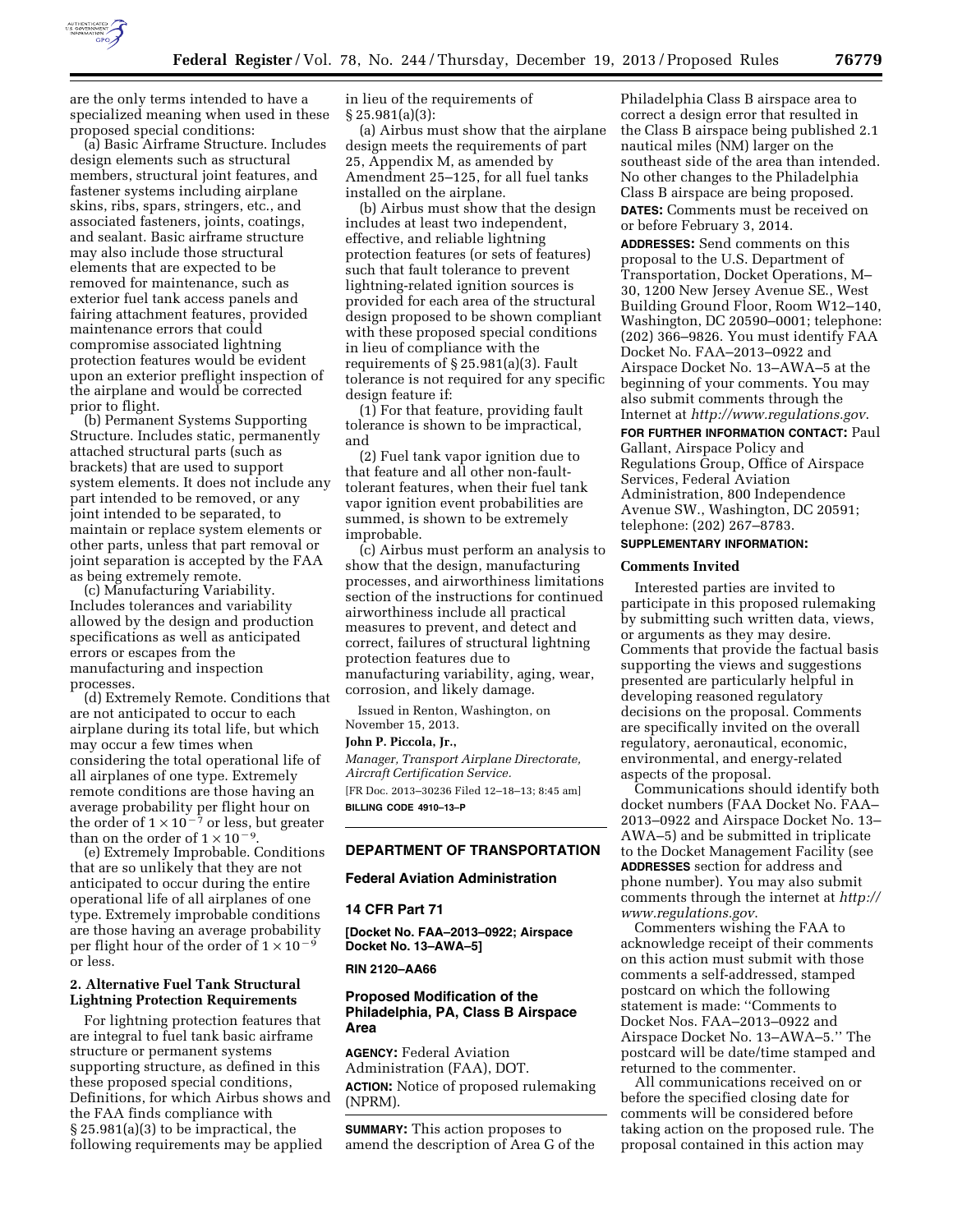be changed in light of comments received. All comments submitted will be available for examination in the public docket both before and after the closing date for comments. A report summarizing each substantive public contact with FAA personnel concerned with this rulemaking will be filed in the docket.

#### **Availability of NPRMs**

An electronic copy of this document may be downloaded through the Internet at *<http://www.regulations.gov>*.

You may review the public docket containing the proposal, any comments received and any final disposition in person in the Dockets Office (see **ADDRESSES** section for address and phone number) between 9:00 a.m. and 5:00 p.m., Monday through Friday, except Federal holidays. An informal docket may also be examined during normal business hours at the office of the Eastern Service Center, Federal Aviation Administration, Room 210, 1701 Columbia Ave., College Park, GA 30337.

Persons interested in being placed on a mailing list for future NPRMs should contact the FAA's Office of Rulemaking, (202) 267–9677, for a copy of Advisory Circular No. 11–2A, Notice of Proposed Rulemaking Distribution System, which describes the application procedure.

#### **Background**

On May 9, 2013, the FAA published a final rule modifying the Philadelphia Class B airspace area (78 FR 27025, July 25, 2013). After publication, it was found that Area G extended 2.1 NM farther southeast than intended from the Philadelphia International Airport. This was caused by the miscalculation of two points during the design of the Area G boundaries.

#### **The Proposal**

The FAA is proposing to amend Title 14 Code of Federal Regulations (14 CFR) part 71 to correct two points used to define the boundaries of Area G in the description of the Philadelphia Class B airspace area. Specifically, the point that reads ''. . . the intersection of the PHL 20-mile radius and the 136° bearing from PHL . . .'' would be changed to read ''. . . the intersection of the 17.9 mile radius and the 138° bearing from PHL. . . . " This point appears in two places in the Area G description. In addition, the point that reads ''. . . the intersection of the PHL 20-mile radius and the 120° bearing from PHL . . .'' would be changed to read ''. . . the intersection of the 20-mile radius and the 118° bearing from PHL. . . .'' This point appears once in the Area G

description. This change would result in a small reduction in the lateral dimensions of Class B airspace southeast of Philadelphia International Airport, near the Cross Keys Airport, NJ (17N).

The FAA is not proposing modifications to any other parts of the Philadelphia Class B airspace area.

All radials listed in this proposal stated in degrees relative to True North. All geographic coordinates are stated in degrees, minutes, and seconds based on North American Datum 83.

Class B airspace areas are published in paragraph 3000 of FAA Order 7400.9X, Airspace Designations and Reporting Points, dated August 7, 2013, and effective September 15, 2013, which is incorporated by reference in 14 CFR section 71.1. The Class B airspace area listed in this document would be published subsequently in the Order.

#### **Regulatory Evaluation Summary**

Changes to Federal regulations must undergo several economic analyses. First, Executive Order 12866 and Executive Order 13563 direct that each Federal agency shall propose or adopt a regulation only upon a reasoned determination that the benefits of the intended regulation justify its costs. Second, the Regulatory Flexibility Act of 1980 (Pub. L. 96–354) requires agencies to analyze the economic impact of regulatory changes on small entities. Third, the Trade Agreements Act (Pub. L. 96–39) prohibits agencies from setting standards that create unnecessary obstacles to the foreign commerce of the United States. In developing U.S. standards, the Trade Act requires agencies to consider international standards and, where appropriate, that they be the basis of U.S. standards. Fourth, the Unfunded Mandates Reform Act of 1995 (Pub. L. 104–4) requires agencies to prepare a written assessment of the costs, benefits, and other effects of proposed or final rules that include a Federal mandate likely to result in the expenditure by State, local, or tribal governments, in the aggregate, or by the private sector, of \$100 million or more annually (adjusted for inflation with base year of 1995). This portion of the preamble summarizes the FAA's analysis of the economic impacts of this proposed rule.

Department of Transportation Order DOT 2100.5 prescribes policies and procedures for simplification, analysis, and review of regulations. If the expected cost impact is so minimal that a proposed or final rule does not warrant a full evaluation, this order permits that a statement to that effect and the basis for it to be included in the preamble if a full regulatory evaluation of the cost and benefits is not prepared. Such a determination has been made for this proposed rule. The reasoning for this determination follows:

This proposal would amend the description of Area G of the Philadelphia Class B area to correct a design error that resulted in the Class B airspace being published 2.1 NM larger than intended on the southeast side of the area.

This proposed rule has the following benefits.

1. It would improve the flow of air traffic, enhance safety, and reduce the potential for midair collision in the Philadelphia Class B airspace.

2. It would continue to ensure the containment of large turbine-powered aircraft within Class B airspace as required by FAA directive.

3. It would provide VFR aircraft with additional non-Class B airspace.

4. It would enhance the safety and efficient management of aircraft operations in the Philadelphia terminal area.

The FAA believes that this proposed rule would result in minimal costs.

The FAA has, therefore, determined that this proposed rule is not a ''significant regulatory action'' as defined in section 3(f) of Executive Order 12866, and is not ''significant'' as defined in DOT's Regulatory Policies and Procedures.

#### *Regulatory Flexibility Determination*

The Regulatory Flexibility Act of 1980 (Pub. L. 96–354) (RFA) establishes ''as a principle of regulatory issuance that agencies shall endeavor, consistent with the objectives of the rule and of applicable statutes, to fit regulatory and informational requirements to the scale of the businesses, organizations, and governmental jurisdictions subject to regulation.'' To achieve this principle, agencies are required to solicit and consider flexible regulatory proposals and to explain the rationale for their actions to assure that such proposals are given serious consideration.'' The RFA covers a wide-range of small entities, including small businesses, not-forprofit organizations, and small governmental jurisdictions.

Agencies must perform a review to determine whether a rule will have a significant economic impact on a substantial number of small entities. If the agency determines that it will, the agency must prepare a regulatory flexibility analysis as described in the RFA.

However, if an agency determines that a rule is not expected to have a significant economic impact on a